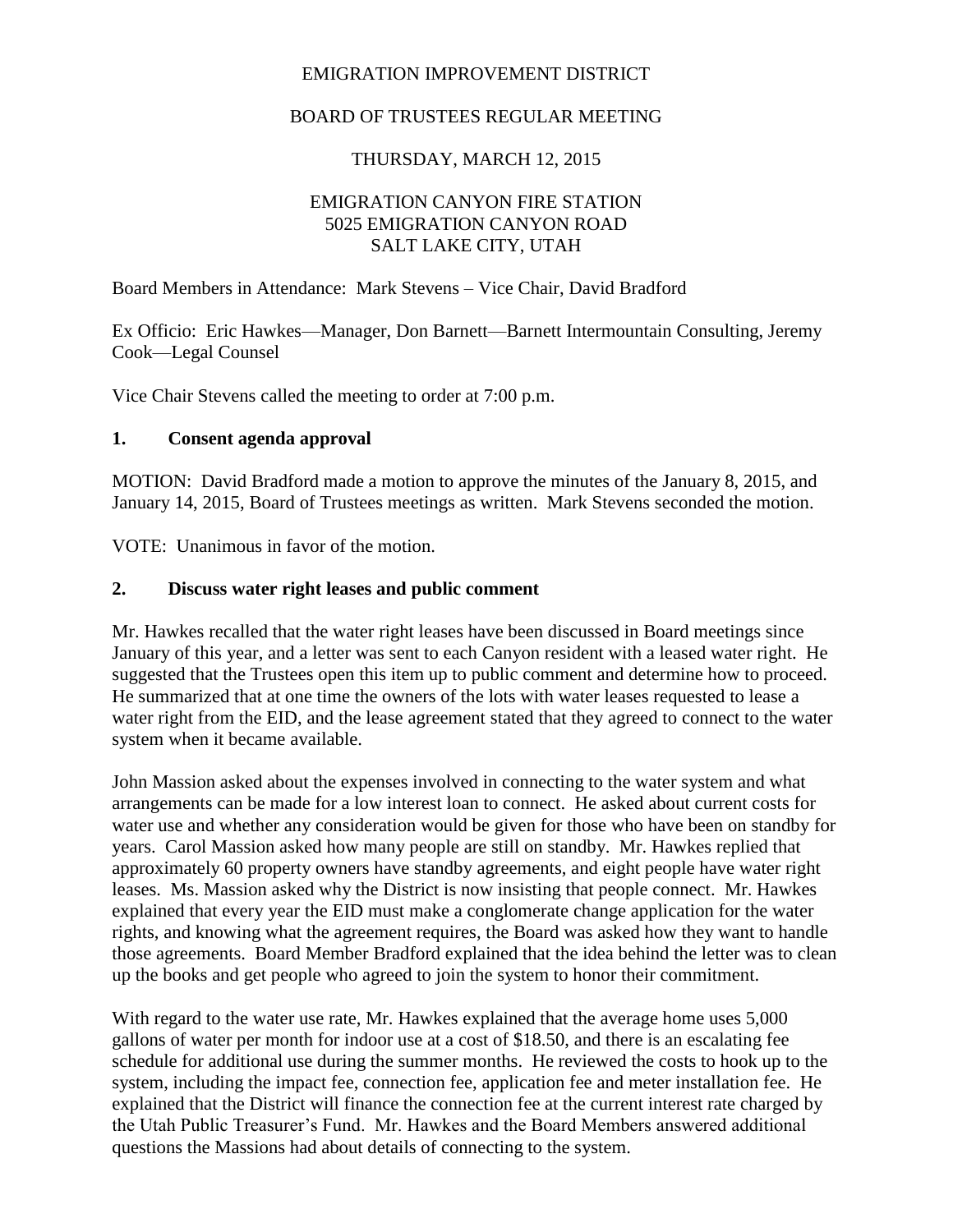Emigration Improvement District Board of Trustees Meeting March 12, 2015 Page 2 of 5

In terms of timing, Board Member Bradford stated that the Board has discussed allowing until at least the summer of 2016 for those with water leases to connect to the system.

## **3. Financial considerations and report**

Mr. Hawkes reviewed the financial report, including the checking account and public treasury fund balances, receivables, and the State loan balances and due dates. He will prepare a report with expenses and revenues versus budget to put on the website. Steve Hook confirmed with Mr. Hawkes that there is sufficient cash to meet the upcoming debt payments.

Mr. Hawkes reported that he met with the State Auditor's Office, and new governmental guidelines require the District to post its expenses and income on the Utah transparency website. A few additional steps will be needed with the District's software to get the information in a form that can be published on that website.

Mr. Hawkes explained that he sent the first billing with the new software in January, and he encouraged people to go onto the customer portal to track their payment information. He noted that approximately 25 people made on-line payments for January's bill.

## **4. Contract with Salt Lake County to run 2015 election via mail-in-ballot**

Mr. Hawkes reported that Salt Lake County has agreed to administer the election for the Emigration Improvement District using a mail-in ballot at a cost of \$1,594.60. He noted that the cost to the District for the mail-in ballot in 2013 was over \$6,000. Vice Chair Stevens confirmed with Mr. Cook that there is no downside to doing this.

MOTION: David Bradford made a motion to proceed with having the County run the election for 2015 with a mail-in ballot. Mark Stevens seconded the motion.

VOTE: Unanimous in favor of the motion.

Kathy Christensen asked when candidates need to register to be on the ballot. Mr. Hawkes replied that email candidate declarations start in June, and it appears the deadline is September 10. He will publish the information on the website. He explained that two trustee positions will be open this year. Vice Chair Stevens asked about the process for voting if there are a number of candidates. Mr. Cook offered to check with the County and confirm that at the next meeting.

# **5. Discuss future impact fee costs with addition of Upper Freeze Creek well**

Mr. Hawkes recalled that the Trustees discussed adding the costs of the new well and storage building into the impact fee. The total expenditure for the project was a little over \$2 million, which would result in a total impact fee of \$4,000 per property. Board Member Bradford clarified that this would not affect anyone who is already paying standby fees or who is already connected to the system. Vice Chair Stevens noted that is one advantage of having established a standby relationship with the District.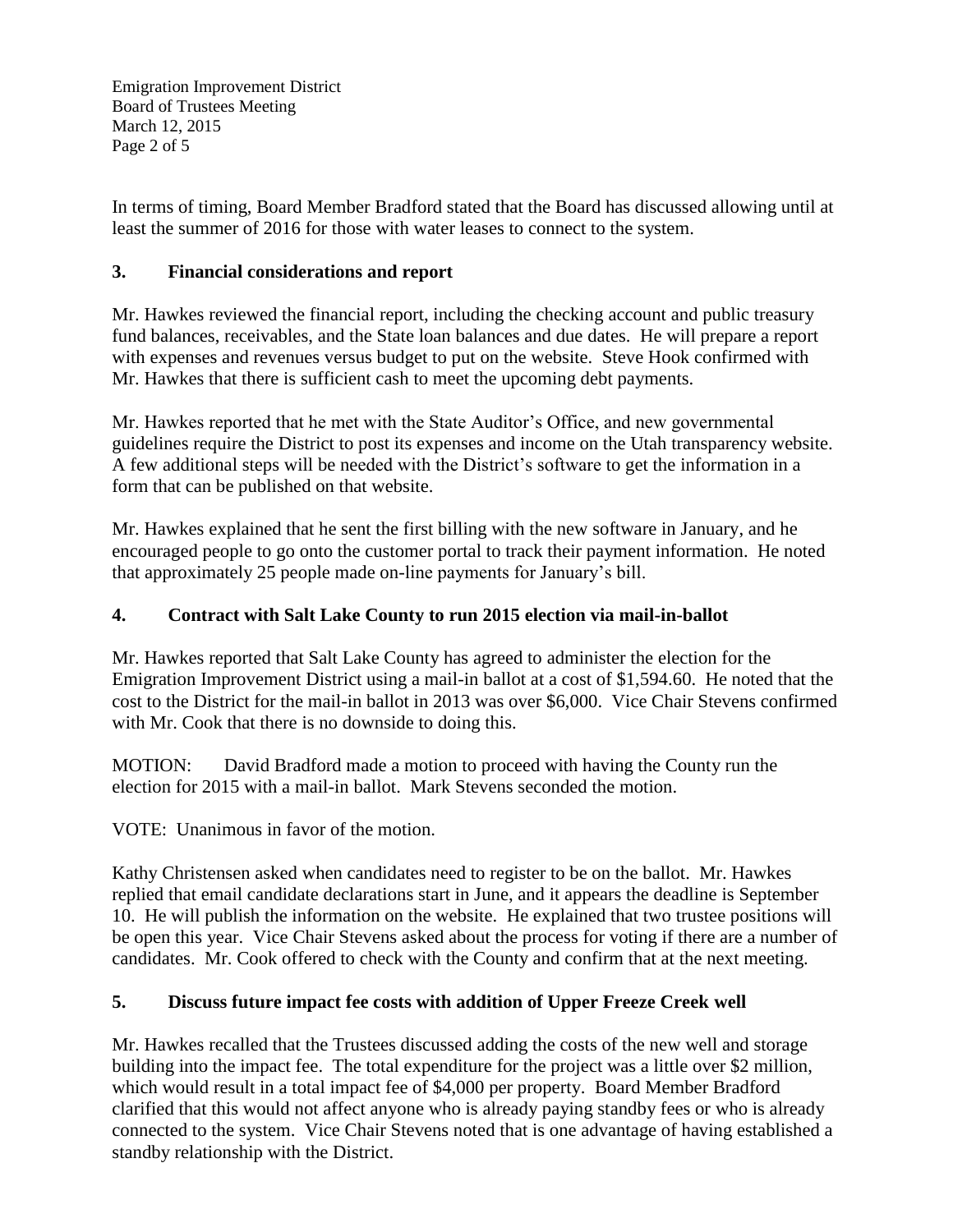Emigration Improvement District Board of Trustees Meeting March 12, 2015 Page 3 of 5

Mr. Hawkes and the Board Members discussed details of how the impact fee is assessed for the benefit of the public.

#### **6. Results of TMDL request for engineers' qualifications**

Mr. Hawkes recalled that the District sent out a request for qualifications (RFQ) for engineers for a TMDL project that will help clean up Emigration Creek by assisting property owners with failing septic systems or septic systems that are too close to the Creek. Some grant funding is available, and the EID is working with the Division of Water Quality to see what funding may be available to this community for a potential project. Part of that process requires an engineering estimate of the project costs. Three firms contacted the District, but only one, Aqua Engineering, sent the packet of information requested in the RFQ. Brad Rasmussen with Aqua is well qualified for this type of work, and the State Division of Water Quality is very familiar with Aqua's work. The next thing the State wants to see is a 20-year master plan.

The Board Members provided details of the TMDL study for the benefit of the public.

Sam Plumb recalled that Aqua Engineers put together the qualifications for bidders, and they are the only ones who sent in a proposal. Board Member Bradford clarified that this is not a request for proposal; it is a request for a list of qualifications. Mr. Cook stated that he made substantive changes to the RFQ proposed by Aqua and handled the advertising through bid consolidators, so it was well distributed. He was surprised that they did not receive more interest. He clarified that this is just a request for a list of qualifications, not an actual construction bid, and they are not looking for the lowest bidder but are looking for someone who is actually qualified to do the work. He explained that this process is typical for professional services. They will put together bid criteria for the construction work and put that out to bid for the lowest responsible bidder.

In response to a question about what it would cost to run a sewer line down the Canyon, Mr. Barnett explained that Canyon residents would not be able to afford a sewer line, there is no place for the sewage to go once it gets to the mouth of the Canyon, and it would drop the water table in the Canyon and dry up the Creek. Board Member Bradford explained that the problems they are trying to solve are mostly related to homes that were originally built as summer homes, and the standards for septic systems are now much higher than they were when those homes were built. The idea of a small group collective system is to minimize the cost per household and act as a demonstration of how effective these small systems can be here and in other areas.

Mr. Cook noted that the respondents were required to include their billing rates, and the rates listed by Aqua are very low, between \$70 and \$120 per hour. He recommended that the EID accept the qualifications and billing rates provided by Aqua Engineers and move forward. He verified that the EID will not incur substantial expense before they know whether they will receive the grant money.

MOTION: David Bradford made a motion to enter into an agreement with Aqua Engineers based on the information submitted in response to the RFQ. Mark Stevens seconded the motion.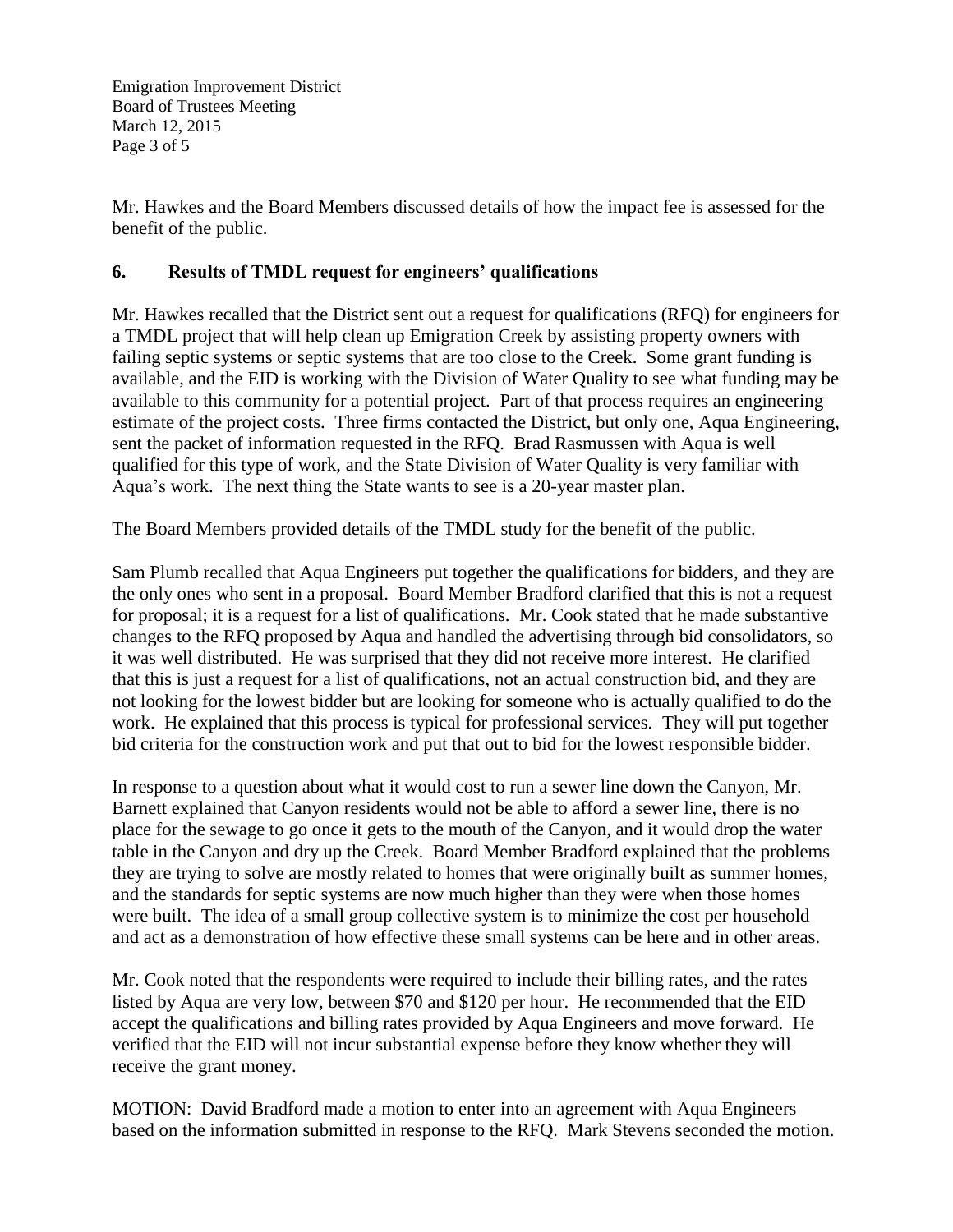Emigration Improvement District Board of Trustees Meeting March 12, 2015 Page 4 of 5

VOTE: Unanimous in favor of the motion.

### **7. Water report and well levels status**

Mr. Barnett provided water usage graphs and explained that, due to the large number of new connections prior to 2009, he is basing the total water usage comparison on the years 2009 to present so the median will be more comparable. He also provided a graph showing the monthly per capita usage from 2001 forward. He noted that average per capita water usage is trending down. He explained that summer daily usage is about seven times the winter daily usage per connection, and if people would turn off their automatic sprinklers for one day, it would amount to a week of winter usage. He believed word has gotten out and that people are starting to cut down on their summer usage or turn off their sprinklers when it rains.

Mr. Hawkes reported that the Upper Freeze Creek well has been working very well with the soft start motor, and they currently run it every other day. He recalled that they have been running it during nighttime hours to save on the power rate. He reported that the well level in Upper Freeze Creek has remained consistent at about 903 feet. Well 2 is starting to recover somewhat but is still down to 93 feet. The telemetry for Well 1 is out, so they do not know the level for that well, but Brigham Fork Well level is at about 20 feet. He confirmed that they flush the Brigham Fork well about three times a week.

### **8. Discuss policy/procedures regarding community members contacting District consultants directly and incurring costs.**

Mr. Hawkes explained that a number of individuals have contacted the District's professionals directly, which incurs costs for the District, and asked how the Board would like to proceed. Mr. Hook expressed concern that the District has absolutely no control over a situation like this and felt they should tell the professionals that they will not pay the bill if someone contacts them directly. Vice Chair Stevens suggested that they contact the District's consultants and let them know that the District will not pay if someone in the Canyon calls them and that they will have to collect from that individual directly. Board Member Bradford agreed that the District will only pay for services if they are forwarded through District management. Vice Chair Stevens requested that Mr. Hawkes notify the District's vendors and contractors of the new policy immediately and that the policy become effective immediately. Sam Plumb suggested that they take those telephone numbers off the website. Mr. Cook explained that sometimes it is more efficient for people to contact him directly. He can put that on his bills, and it would be up to the Board to ratify the charges or not. He was not sure they would want to set a policy that says they would never pay the bill.

MOTION: David Bradford made a motion to adopt a policy that the Emigration Improvement District will not pay the bill for its professional consultants, vendors, and contractors if they are contacted directly by an individual in the Canyon unless it is approved by the EID Board, and that policy is to take effect immediately, March 12, 2015. Mark Stevens seconded the motion.

VOTE: Unanimous in favor of the motion.